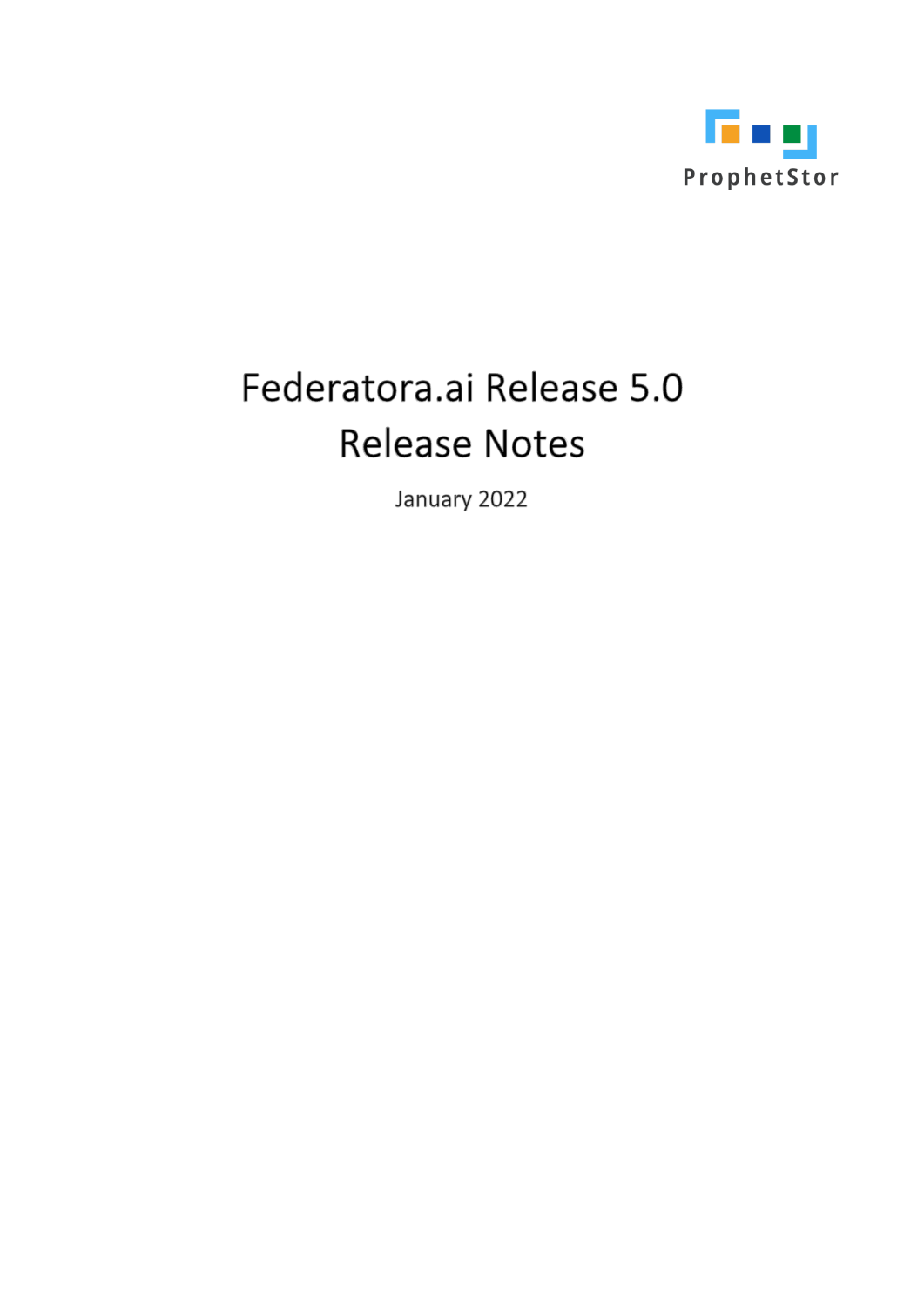# **Contents**

i.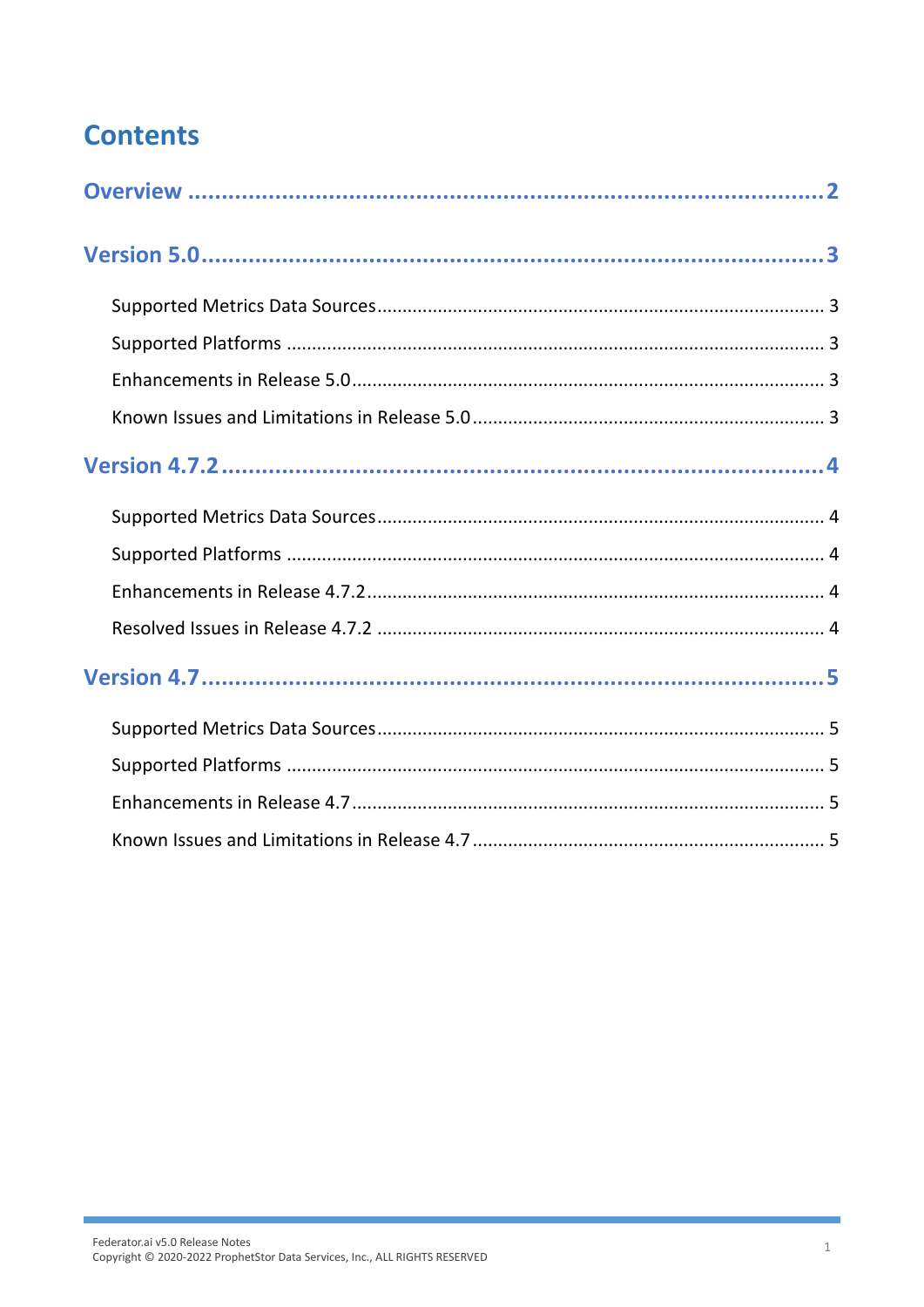### <span id="page-2-0"></span>**Overview**

ProphetStor Federator.ai is an AI-based solution that helps enterprises manage and optimize resources for applications on Kubernetes and virtual machines (VMs) in VMware clusters.

Using advanced machine learning algorithms to predict application workloads, Federator.ai offers:

- AI-based workload prediction for containerized applications in Kubernetes clusters as well as VMs in VMware clusters and Amazon Web Services (AWS) Elastic Compute Cloud (EC2)
- Resource recommendations based on workload prediction, application, Kubernetes, and other related metrics
- Automatic provisioning of CPU/memory for generic Kubernetes application controllers/namespaces
- Correlation and causality analysis of microservices/controllers of Kubernetes applications
- Automatic scaling of Kubernetes application containers, Kafka consumer groups, and Ingress upstream services
- Multicloud cost analysis and recommendations based on workload predictions for Kubernetes clusters and VM clusters
- Actual cost and potential savings based on recommendations for clusters, Kubernetes applications, VMs, and Kubernetes namespaces
- Statistical analysis and predictions based on the correlation between resource usage and application workload

This document contains the release notes for Federator.ai Release 5.0, including information about new features and enhancements, as well as known issues. It also includes release note information from previous releases.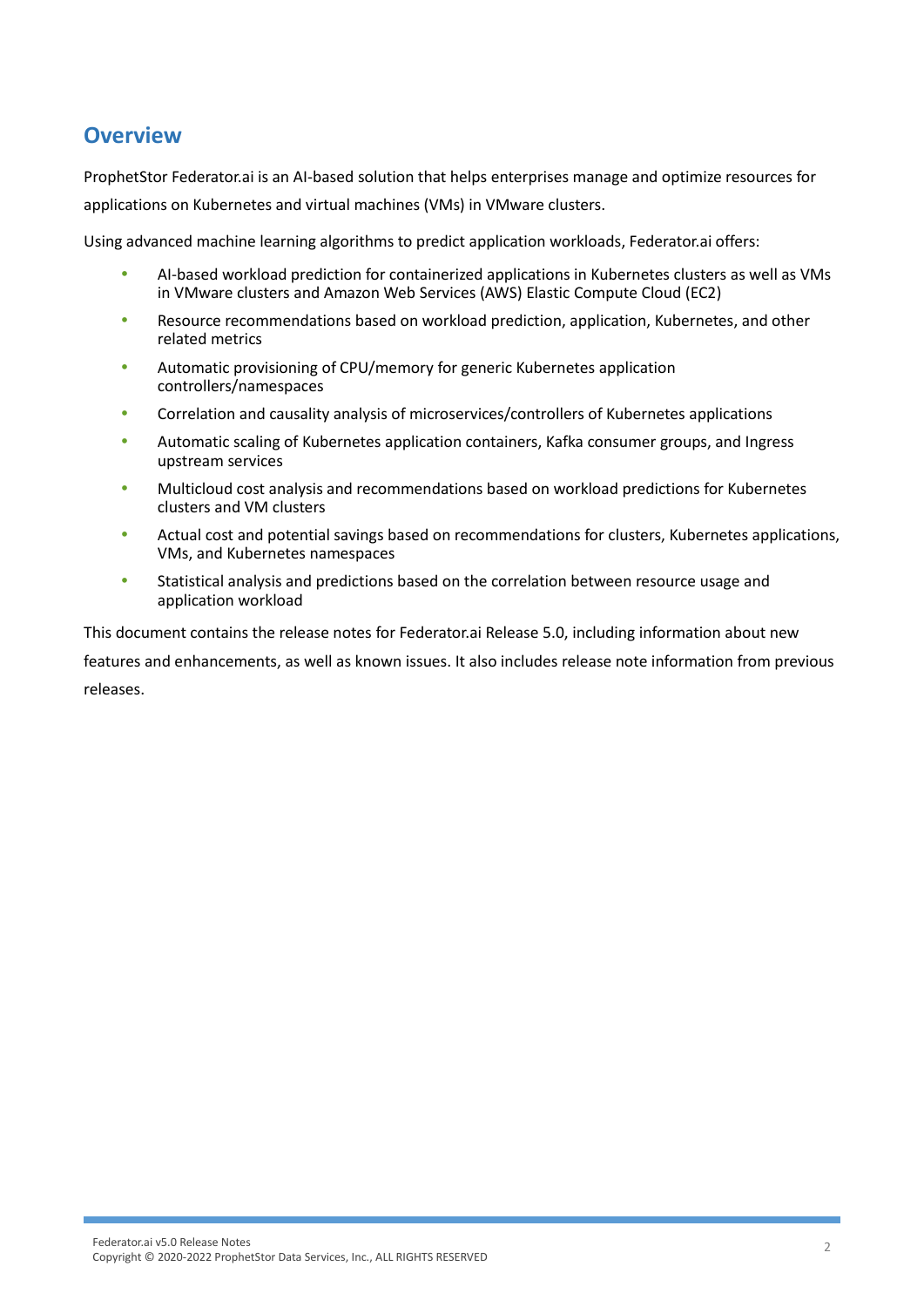# <span id="page-3-0"></span>**Version 5.0**

#### <span id="page-3-1"></span>**Supported Metrics Data Sources**

- Prometheus
- Datadog
- Sysdig
- VMware vCenter
- AWS CloudWatch

#### <span id="page-3-2"></span>**Supported Platforms**

- Kubernetes v1.11.x 1.22x
- Red Hat OpenShift v4.6-4.9
- **•** Amazon AWS/EKS
- Google GCP/GKE
- Microsoft Azure/AKS
- **Rancher v2.4.8, 2.5.8, 2.5.9, 2.6.3**
- VMware vCenter 5.5, 6.0, 6.5, 6.7, 7.0

#### <span id="page-3-3"></span>**Enhancements in Release 5.0**

- Application Analysis section offers statistical analysis and predictions based on the correlation between resource usage and application workload for Kubernetes.
- Enhanced cost analysis, cost trends, and cost optimization for resources at different levels, including Kubernetes and VM clusters and nodes, as well as Kubernetes namespaces and applications.
- Support application-specific metrics for controllers of Kubernetes applications.
- Provide a wizard to simplify the process of adding an application with multiple controllers, as well as configuring application-aware autoscaling of Kafka consumers or upstream HTTP services of an NGINX Ingress controller.
- Various UI enhancements including ability to zoom into a section of a chart to improve granularity for a specified time frame.

#### <span id="page-3-4"></span>**Known Issues and Limitations in Release 5.0**

The Sysdig monitoring service does not support untyped metrics, such as the following applicationspecific metrics: mysql\_global\_status\_questions, mysql\_global\_status\_threads\_connected, and mysql\_global\_status\_slow\_queries. Federator.ai will not show the metric values for these untyped metrics if Sysdig is used as a metric data source.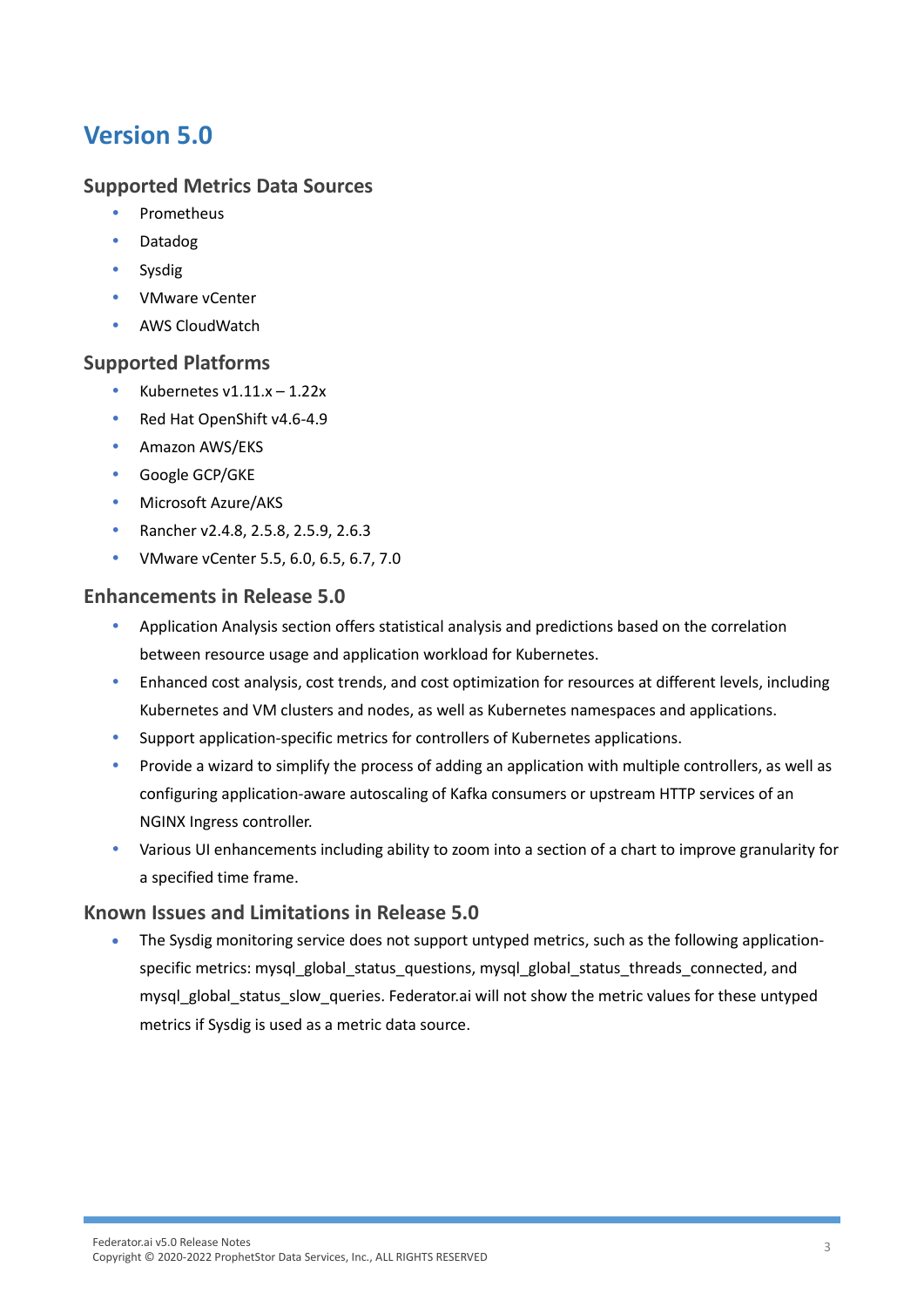# <span id="page-4-0"></span>**Version 4.7.2**

#### <span id="page-4-1"></span>**Supported Metrics Data Sources**

- Prometheus
- Datadog
- Sysdig
- VMware vCenter
- AWS CloudWatch

#### <span id="page-4-2"></span>**Supported Platforms**

- Kubernetes v1.11.x 1.20.x
- Red Hat OpenShift v4.6-4.8
- **•** Amazon AWS/EKS
- Google GCP/GKE
- Microsoft Azure/AKS
- Rancher v2.4.8, 2.5.8
- VMware vCenter 5.5, 6.0, 6.5, 6.7, 7.0

#### <span id="page-4-3"></span>**Enhancements in Release 4.7.2**

- Provide heatmap charts and interactive utilization analysis charts to compare actual CPU and memory usage to your goals for Kubernetes clusters, nodes, applications, and controllers, and for VM clusters and VMs.
- Provide cost efficiency charts to compare the actual cost of resource usage to the cost of allocated resources for Kubernetes and VM clusters.
- Support historical data collection for VM clusters with an AWS CloudWatch metrics data source, enabling weekly and monthly predictions, recommendations, and cost analysis for newly added clusters without waiting to collect weeks' or months' worth of data.

#### <span id="page-4-4"></span>**Resolved Issues in Release 4.7.2**

- Unable to collect all metrics from OpenShift 4.8.
- Inconsistent error messages in the auto provisioning profile.
- Incorrect status of historical data collection for an application that was deleted and re-added.
- Incorrect error message in the event log when there was a connection failure with the Rancher Prometheus service.
- Added an event log warning when a price book update fails because the Internet is not reachable.
- Invalid actual savings displayed on the Application Cost Analysis page when switching between the daily and weekly view.
- Savings were not displayed in the detailed information for the daily view on the Multicloud Cost Analysis page.